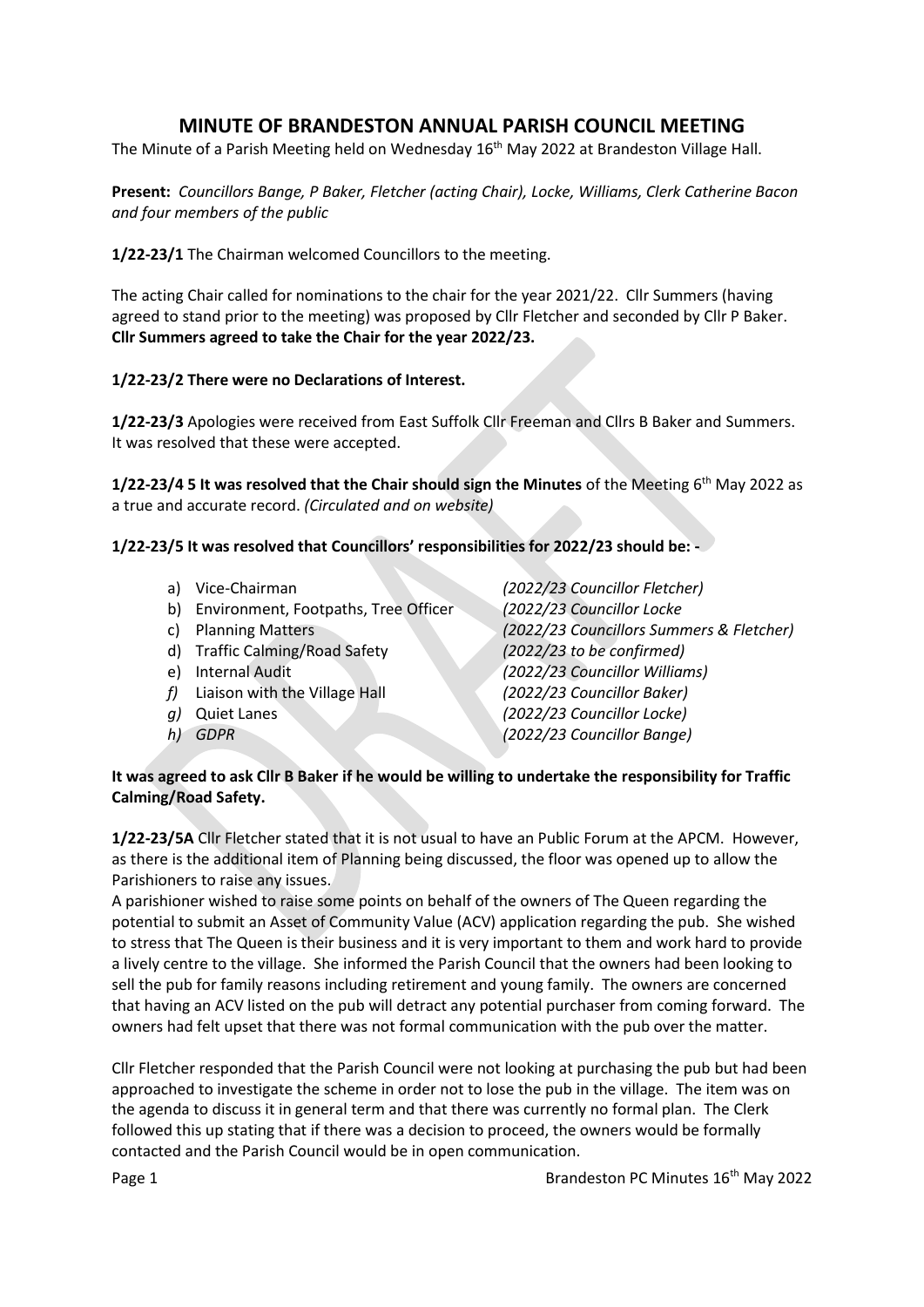The owners of The Queen stated that they were unable to attend the previous Parish Council meeting and wish to put for further statements regarding the planning application DC/22/1214/FUL Erection of two new dwellings. Land To The Rear Of Brandeston Queen The Street Brandeston Suffolk IP13 7AD. Cllr Fletcher stated that was not being discussed at this meeting and had been discussed fully at the previous meeting.

The Clerk wished to remind those attending that if anyone wished to raise an issue at the Parish Council but were unable to attend in person, they could submit comments to the Clerk prior to the meeting to be discussed. The parishioners present thanked the Clerk for highlighting this.

## **1/22-23/6 Finance**

- a) The Clerk was confirmed as Responsible Finance Officer (RFO)
- b) The RFO reported Parish Council account balances at HSBC as: PC account at 31<sup>st</sup> March 2021: £3260.77 PC account at 30th April 2021 £9623.67 The RFO reported 100+ account balance at HSBC as: The HSBC 100+ account at 31March 2020 was £2268.31 The HSBC 100+ account at  $30<sup>th</sup>$  April 2020 was £2392.39
- c) Cllr Williams confirmed the accounts had been finalised and that he was happy with the final version.
- d) Cllr Williams was confirmed as Councillor internal auditor.
- e) It was agreed to appoint SALC as Internal Auditors for 2021/22.
- f) The RFO confirmed cheque signatories for **Parish Council account** as Councillors Baker, Summers and Williams and **100+ account** as Councillors Baker, Summers and Williams.
- g) The RFO confirmed debit card holders for **Parish Council account** as Councillor Baker and RFO Catherine Bacon.
- h) The RFO confirmed internet banking access for **Parish Council account** is held by RFO Catherine Bacon. Cllr Fletcher asked whether there was a contingency plan held to access the internet banking. The RFO replied that it could be set up for Cllr B Baker as he is also a debit card holder.
- i) The RFO confirmed the receipt of the Precept (£6390). The Parish Council were reminded that the full Precept is received in one instalment rather than divided into two instalments as in previous years.

## **1/22-23/7 Annual Accounts 2021/22**

- a) The unaudited PC Accounts for the year ending 31st March 2021 were presented to Council, approved and adopted.
- b) The RFO and Cllr Williams confirmed the AGAR form was completed and to be signed.
- c) The RFO confirmed that the Exemption from Audit Certificate was in progress.

### **1/22-23/8 The Clerk confirmed that the following documents are in place:**

- a) Financial Risk Assessment
- b) Register of Assets including Land owned by the Council, two triangles at Mutton Lane and Low Street are registered in the Council's name.
- c) Financial Standing Orders/Regulations
- d) Procedural Standing Orders
- e) An adequate insurance policy is in place to protect the Council, it's assets and public and employee liability.
- f) The Information Commissioners Office Publication Scheme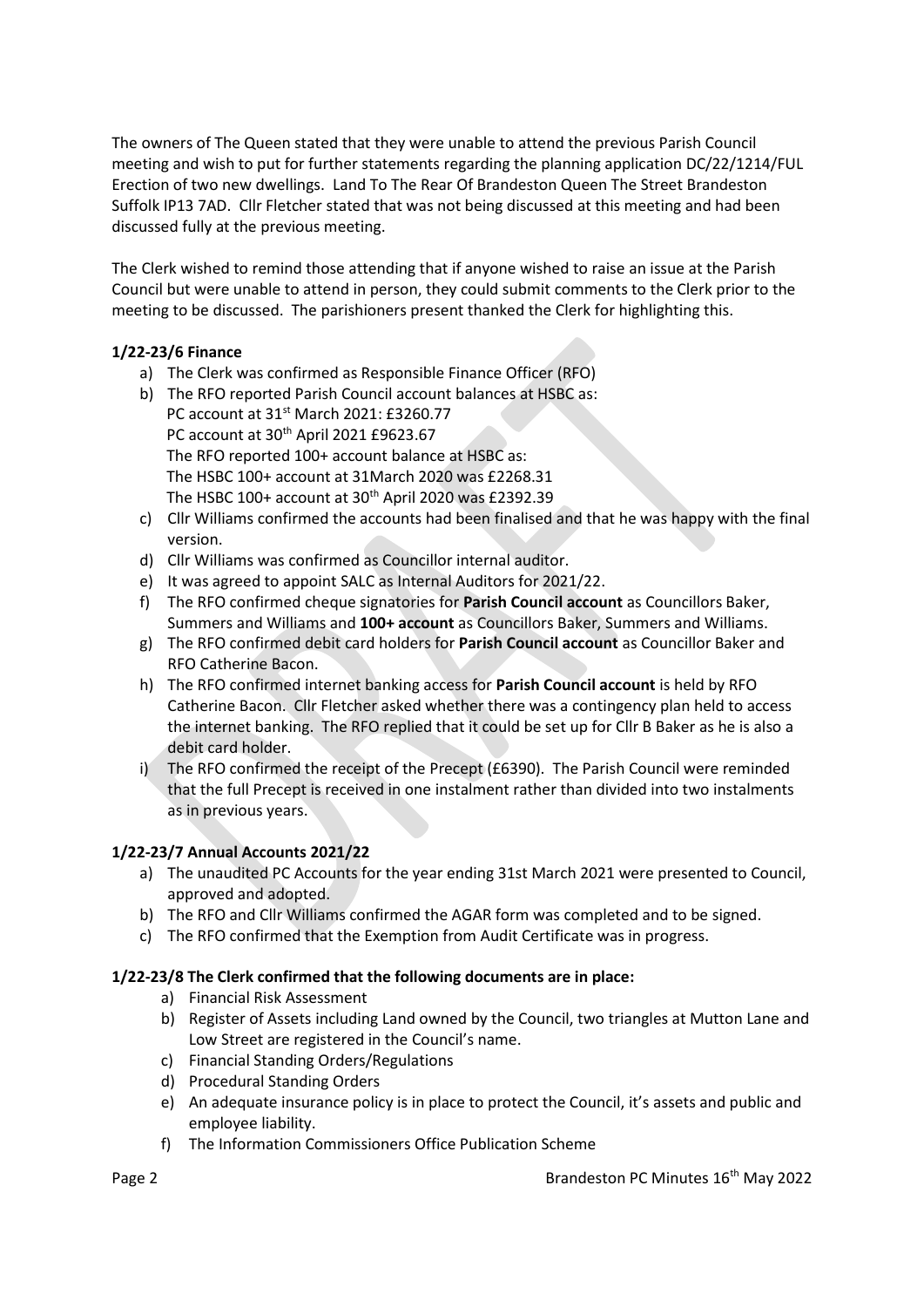- g) The SALC model Complaints Procedure
- h) Adoption of Model internal control statement
- i) Clerk/RFO contract
- j) GDPR policy. Cllr Bange and Clerk will finalise the document wording.

#### **1/22-23/9 It was resolved that the following items can be paid for the year: -**

- a) Suffolk Association of Local Councils subscription –when invoice received
- **b)** Suffolk Preservation Society £30.00 when invoice received. **It was agreed to discuss this again at the next meeting, as it was uncertain whether this was required and wanted agreement from all Cllrs.**
- c) Clerk's salary arrangements to be confirmed for 2022/23 as Chairman agreeing payment transfer after checking amount is correct
- d) To approve payment to SALC for Internal Audit for 2021/22 when received Estimated £88.00 +VAT
- e) To authorise RFO to prepare prizes each month from 100+ Club account for the year 2021/22; prize money to be transferred from 100+ account to PC account for Cllr Baker to withdraw – confirming cash withdrawals with RFO
- f) To authorise renewal of ICO licence £40 when invoice received
- g) To authorise renewal of lottery license £20 when invoice received

1/22-23/10 The RFO informed the Parish Council that the current insurance expires on 30<sup>th</sup> September 2022 and unfortunately current insurer will not be providing future cover. RFO has been in correspondence with SALC whom have since confirmed they have negotiated an arrangement with Ansvar Insurance. **It was agreed that the RFO obtain a like-for-like quote (to commence 1st October 2022) to bring to the Parish Council.**

#### **1/22-23/11 Planning**

- **a)** It was agreed that the plans submitted were a renewal of a previous planning application that had passed and was innocuous. **It was resolved to support DC/22/1448/FUL, Construction of single storey link from main house to annex - renewal of planning permission ref DC/14/0760/FUL dated 30/04/2014. Grove House, Riggle Street, Brandeston, Woodbridge, Suffolk, IP13 7AS**
- **b)** The Clerk confirmed that information regarding 'Asset of Community Value' (ACV) had been circulated to Cllrs prior to the meeting as background information prior to the meeting. Cllr Fletcher stated that he had not appreciated that submitting an application to assign The Queen as an ACV would potentially make the sale of the pub more difficult to the current owners. Cllr Bange noted that the ACV process is technical and needs to be thought through. **It was agreed to drop the proposal until there is a need to re-evaluate.**

**1/22-23/12** Cllr Fletcher reported that SID is unwell! The device can still read the speed of vehicles travelling through the village but the data recording function is not working. It will cost £700 + VAT to repair the problem. Cllr Bange asked the cost of replacing SID. Cllr Fletcher stated that replacing SID in its current form would cost  $£3000$  Upgrading to a format with smiley/angry face would cost and additional £500 ie £3500. Cllr Fletcher proposed that County Cllr Bryce is contacted regarding the traffic calming schemes she raised at the Annual Parish Meeting**. It was agreed the Clerk contact County Council Bryce to find out what can be arranged.**